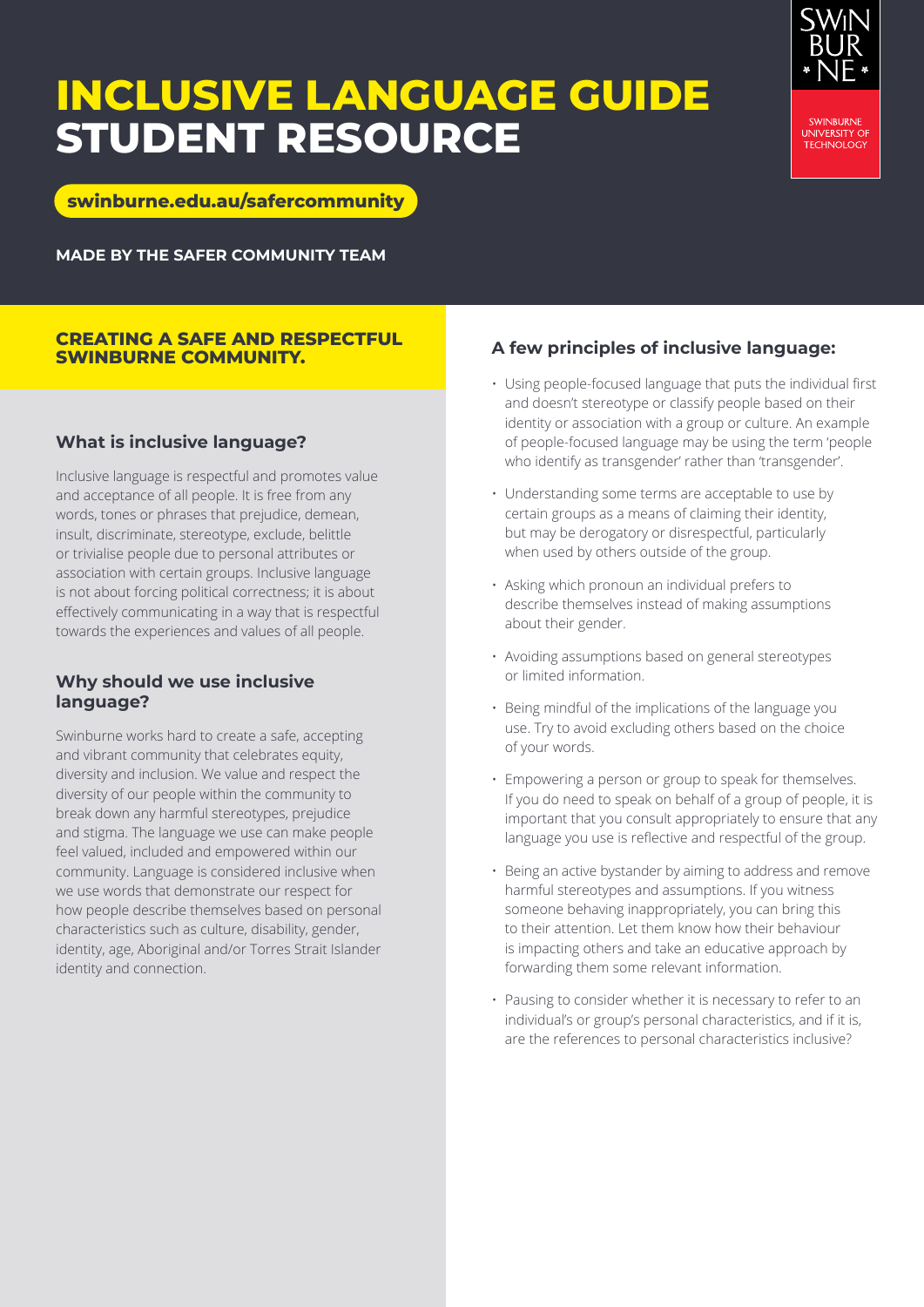## **INCLUSIVE LANGUAGE GUIDE**

|                                                              | <b>INCLUSIVE LANGUAGE PRACTICE</b>                                                                                                                                                                                                                                                                                                                                                                                                                                                                                                                                                                                                                                                                | <b>LANGUAGES NOT TO USE</b>                                                                                                                                                                                                                                                                                                                                                                                                                                                                                                                                                                                                                                                                                                                                                                                                                                                                                                                                                                                                                    |
|--------------------------------------------------------------|---------------------------------------------------------------------------------------------------------------------------------------------------------------------------------------------------------------------------------------------------------------------------------------------------------------------------------------------------------------------------------------------------------------------------------------------------------------------------------------------------------------------------------------------------------------------------------------------------------------------------------------------------------------------------------------------------|------------------------------------------------------------------------------------------------------------------------------------------------------------------------------------------------------------------------------------------------------------------------------------------------------------------------------------------------------------------------------------------------------------------------------------------------------------------------------------------------------------------------------------------------------------------------------------------------------------------------------------------------------------------------------------------------------------------------------------------------------------------------------------------------------------------------------------------------------------------------------------------------------------------------------------------------------------------------------------------------------------------------------------------------|
| Aboriginal and/or<br><b>Torres Strait Islander</b><br>people | · Be aware of the diversity of Aboriginal and/or<br>Torres Strait Islander peoples.<br>· Acknowledge the historical context and the<br>systemic barriers many Aboriginal and/or Torres<br>Strait Islander peoples face.<br>· Always use capitals when referring to Aboriginal<br>and/or Torres Strait Islander peoples, i.e.<br>'Aboriginal and Torres Strait Islander peoples',<br>'First people', or 'Indigenous Australian'.<br>· Where possible, consult with the local Traditional<br>Owner groups to ensure that any language and<br>practices are reflective of the community.                                                                                                             | · Aboriginal shouldn't be used as a noun.<br>· The word 'aborigine' should be avoided when<br>referring to Australian Aboriginal and/or Torres<br>Strait Islander peoples as it is used as a general<br>term for the original inhabitant of a country.<br>· Don't abbreviate to 'ATSI'. Use Aboriginal and/or<br>Torres Strait Islander in full.<br>· Don't isolate or exclude Aboriginal and/or<br>Torres Strait Islander peoples. An example of<br>this may be stating that 'all Australian people<br>have access to a quality education system',<br>which may exclude the lived experience and<br>cultural learnings of Aboriginal and/or Torres<br>Strait Islander peoples.<br>· Don't misrepresent, trivialise or belittle<br>important cultural beliefs, events and practices.<br>An example of this may be referring to the<br>Dreaming as myth.<br>· Avoid making assumptions about someone's<br>ancestry based on their physical features.<br>Terms such as 'half-caste', 'full-blooded'<br>and 'part Aboriginal' should not be used. |
| <b>Culture</b>                                               | · Only refer to someone's cultural background<br>when it is appropriate. Generally, it is unnecessary<br>to refer to someone's cultural background, but if<br>you do need to, use people-centric language e.g.,<br>person of Sri Lankan descent.<br>· Respect cultural differences and language<br>barriers that may be present. In cross-cultural<br>communication you should ensure that your<br>language is simple and accessible and body<br>language isn't offensive.<br>· Educate yourself on someone's cultural<br>background where possible.                                                                                                                                              | · Don't use umbrella terms such as 'African'.<br>This ignores the multiple ethnicities within Africa.<br>Where it is appropriate, refer to a person's<br>ethnicity, e.g., Ethiopian, Egyptian.<br>· Don't use racist and harmful stereotypes.<br>· Don't use derogatory terms such as 'wogs'<br>or 'gringo'.<br>· Don't make someone's culture invisible.<br>· Don't make 'positive/patronising' comments<br>based on stereotypes, such as 'you speak<br>such good English'.<br>· Avoid the assumption that a person with a<br>recognisable accent was not born in Australia.                                                                                                                                                                                                                                                                                                                                                                                                                                                                  |
| Gender                                                       | · People who identify as transsexual or transgender<br>may use a preferred pronoun to represent their<br>gender identity. Be guided by them.<br>· Ask someone what pronouns they use (e.g.,<br>he, she, they, ze*) and respectfully use them<br>correctly. Ask privately whenever possible to<br>reduce discomfort.<br>· Only use gendered language when it is<br>appropriate. Use gender neutral terms<br>where possible, e.g., use the Chair rather<br>than Chairman, or 'welcome to all' rather<br>than 'hello ladies and gentlemen'.<br>• Use gender neutral pronouns (they)<br>where possible. If you misgender someone,<br>apologise briefly and start using respectful<br>gender language. | · Don't deadname. Deadnaming is when someone,<br>knowingly or unknowingly, refers to a person<br>who identifies as transgender by the name they<br>used before they transitioned, which is often<br>associated as a source of discomfort. This is<br>commonly referred to as their 'given name' or<br>'birth name'. When you refer to a person who<br>identifies as transgender by their non-affirmed<br>name, it can feel invalidating and as though you<br>don't respect their identity.<br>· Don't make an assumption about someone's<br>gender based on their name or physical features.<br>· Don't use gender references in a demeaning<br>or trivialising way, e.g., 'throw like a girl'.<br>• Don't use expressions that stereotype gender<br>roles, e.g., 'women stay at home and care<br>for children'.                                                                                                                                                                                                                               |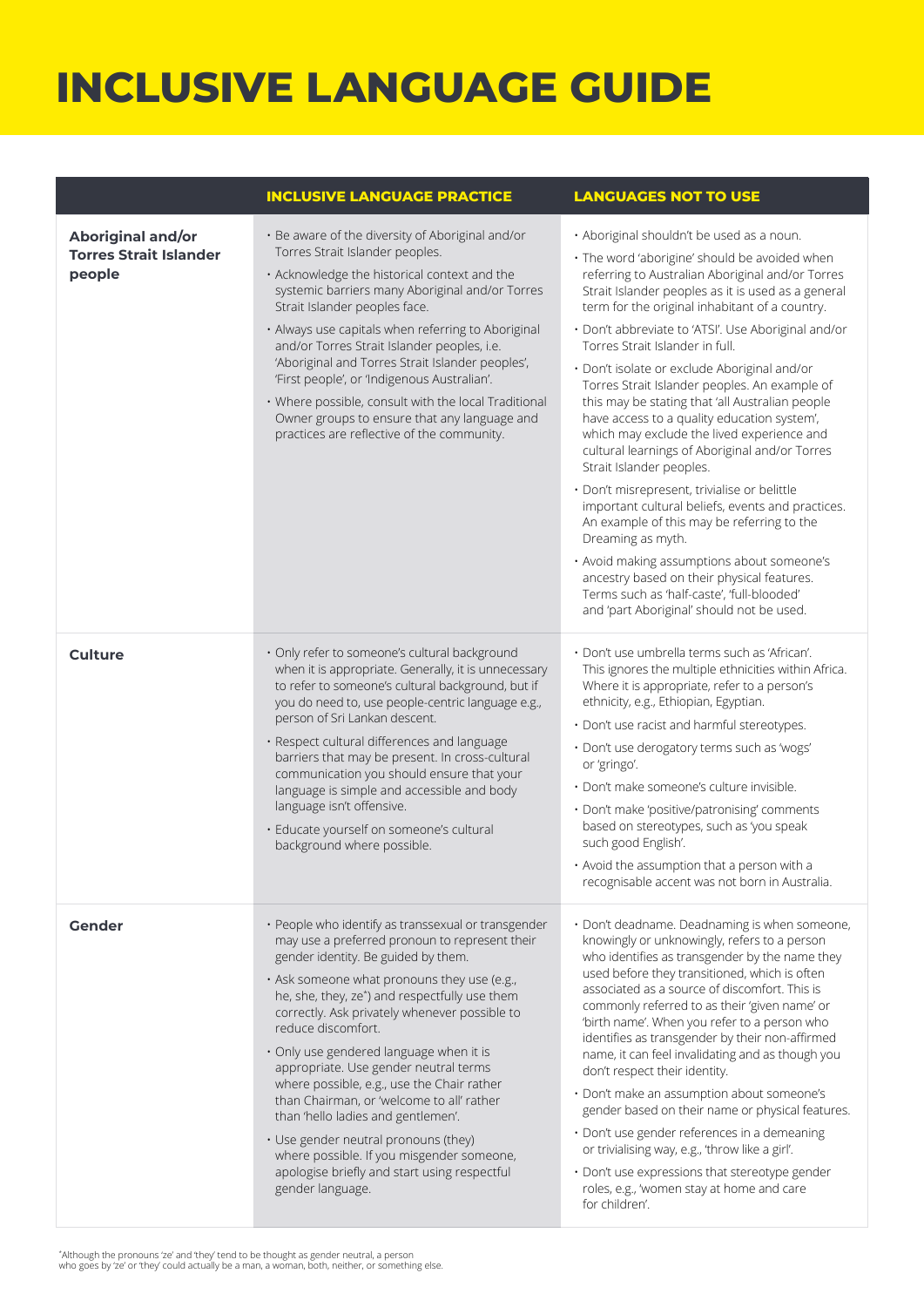| <b>Sexuality</b>  | · If you are unsure, use LGBTIQ+ inclusive terms<br>such as 'partner', rather than 'girlfriend' or<br>'boyfriend', to refer to someone's significant<br>other, unless the preferred term has been<br>specified by the person directly.<br>· Don't assume that everyone is heterosexual<br>(straight), or that this is the norm.<br>· Don't question or make assumptions about<br>someone's gender, sexuality, sexual orientation<br>or relationship. Accept and respect how people<br>define themselves.<br>· Don't ask if you don't have to. Let yourself<br>be led by how much someone wishes to talk<br>about themselves, their sexual orientation<br>and relationships.<br>· Don't assume every person who may be<br>comfortable being 'out' in the university<br>environment is 'out' in other settings - people<br>have the right to disclose their sexuality, sexual<br>orientation or gender identity in their own time<br>and on their own terms.<br>· If you need to, you can simply ask people<br>what pronouns they use. | · Don't make assumptions or stereotypes<br>about someone's sexual orientation<br>e.g. he's so flamboyant, he must be gay.<br>· Don't use LGBTIQ terminology in a derogatory<br>way, e.g. the word 'gay' when used in a negative<br>way to refer to a situation or event unrelated<br>to sexuality.<br>· Don't ask intrusive questions about people's<br>sexual activities or private lives.                                                                                                                                                                                                                                                                                                                                                                                                                                                                                                |
|-------------------|--------------------------------------------------------------------------------------------------------------------------------------------------------------------------------------------------------------------------------------------------------------------------------------------------------------------------------------------------------------------------------------------------------------------------------------------------------------------------------------------------------------------------------------------------------------------------------------------------------------------------------------------------------------------------------------------------------------------------------------------------------------------------------------------------------------------------------------------------------------------------------------------------------------------------------------------------------------------------------------------------------------------------------------|--------------------------------------------------------------------------------------------------------------------------------------------------------------------------------------------------------------------------------------------------------------------------------------------------------------------------------------------------------------------------------------------------------------------------------------------------------------------------------------------------------------------------------------------------------------------------------------------------------------------------------------------------------------------------------------------------------------------------------------------------------------------------------------------------------------------------------------------------------------------------------------------|
| <b>Disability</b> | · Use people-centric language. A disability<br>should never define the person; i.e., person<br>with disability or people with disability.<br>. Focus on the person, not the impairment.<br>Refer to a person's disability only when it<br>is related to what you are talking about.<br>· Use a strengths-based approach, such as<br>'person experiencing poor mental health'<br>instead of saying 'crazy person'.<br>· Call a person with a disability by their name,<br>just as you would refer to a person without<br>a disability by their own name.<br>• Use expressions that recognise the capacity<br>of people to make meaningful contributions<br>to and be a part of the community. People with<br>disabilities seek to be included just the same<br>as everyone else.                                                                                                                                                                                                                                                      | · Don't use inappropriate language such<br>as cripple, handicapped, mental patient,<br>'wheelchair bound', 'disabled person'.<br>· Don't use derogatory language such as 'retard'<br>or 'spaz' in any way or context. This can include<br>things such as 'the computer is having a spaz'<br>or 'you are such a retard'.<br>· Don't make out that people with a disability are<br>victims or objects needing pity. Language that<br>refers to people with disabilities as being victims<br>or weak should be avoided.<br>• Avoid language that implies a person with<br>disability is inspirational simply because they<br>experience disability. Having a disability doesn't<br>make someone a hero, a victim, a burden, or<br>brave simply because they are living their lives.<br>It can be condescending to suggest that a person<br>with a disability is brave for going through life. |
| Age               | . Only refer to age when relevant to the context.<br>• When it is necessary, use people-centric<br>language e.g., older adults or younger people.<br>• Use language that recognises the value<br>of the person's experience, knowledge<br>and the richness of their perspective.                                                                                                                                                                                                                                                                                                                                                                                                                                                                                                                                                                                                                                                                                                                                                     | · Don't stereotype, e.g., old men are grumpy,<br>old people won't adapt to new technologies<br>or mature age students are annoying and<br>want to dictate class discussions.                                                                                                                                                                                                                                                                                                                                                                                                                                                                                                                                                                                                                                                                                                               |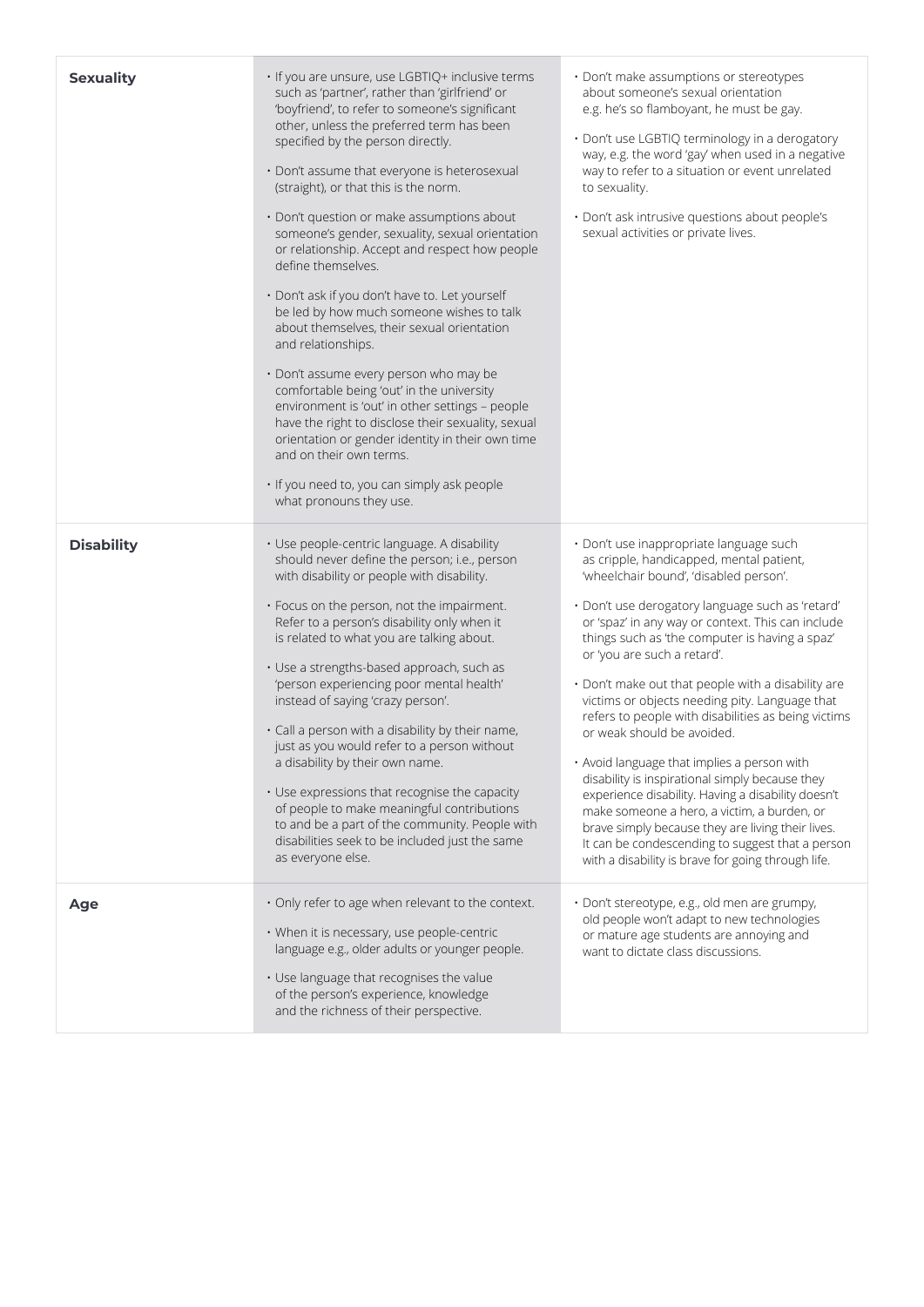# **ON CAMPUS SUPPORT**

#### **SAFER COMMUNITY**

Safer Community offers advice, support, intervention, and risk management for students who experience or witness inappropriate, concerning or threatening behaviours on or off campus. You can get in touch with the team by email or via the online reporting form:

### **[safercommunity@swin.edu.au](mailto:safercommunity%40swin.edu.au?subject=) [swinburne.edu.au/incident-reporting-form](http://swinburne.edu.au/incident-reporting-form) [swinburne.edu.au/safe](http://swinburne.edu.au/safercommunity)rcommunity**

#### **SWINBURNE SECURITY**

Contact campus security services for emergencies on campus, after hours assistance or for a security escort.

**03 9214 3333**

#### **CRISIS LINE - OUT OF HOURS**

The Swinburne crisis line is available to help 24 hours a day on weekends and public holidays, and outside business hours on weekdays (before 9am and after 5pm).

Call **1300 854 144** Text **0488 884 145**

#### **HEALTH AND WELLBEING (PSYCHOLOGICAL AND COUNSELLING SERVICES)**

If you are struggling with a personal, emotional or mental health difficulty, whether related to your studies or your life away from university, counselling may help. Register and make an appointment with the counselling services.

### **03 9214 8483**

**[swinburne.edu.au/counselling](http://swinburne.edu.au/counselling)**

#### **INDIGENOUS STUDENT SERVICES**

The Indigenous Student Services team in the Moondani Toombadool Centre supports Indigenous students, including on-campus, online and community learners, to be in control of their own studies. The Hawthorn Campus also has an Indigenous Student Lounge located at TB 218.

#### **03 9214 8481**

#### **[indigenousstudents@swin.edu.au](mailto:indigenousstudents%40swin.edu.au?subject=)**

**[swinburne.edu.au/about/our-university/indigenous](http://swinburne.edu.au/about/our-university/indigenous-matters/indigenous-student-support/)[matters/indigenous-student-support](http://swinburne.edu.au/about/our-university/indigenous-matters/indigenous-student-support/)**

#### **INDEPENDENT ADVOCACY SERVICE**

Swinburne Student Life provides policy advice, support and guidance in academic issues, and advocates for best outcomes in complaints, grievances, appeals and misconduct hearings. **03 9214 5445** 

**[studentlife@swin.edu.au](mailto:studentlife%40swin.edu.au%20?subject=)  [swinburne.edu.au/advocacy](http://swinburne.edu.au/advocacy)**

#### **ACCESSABILITY**

Provides advice to students who have a disability, mental health condition or who are a primary carer for someone on what reasonable adjustments can be made to ensure equal opportunity to access and participate in their education at Swinburne.

#### **03 9214 5234**

**[swinburne.edu.au/accessability](http://swinburne.edu.au/accessability)**

#### **INTERNATIONAL STUDENT ADVISORY & SUPPORT**

Provides advice and support to international students with all aspects related to living and studying in Melbourne. **03 9214 6741**

**[swinburne.edu.au/current-students/student-services](http://swinburne.edu.au/current-students/student-services-support/support-for-international-students)[support/support-for-international-students](http://swinburne.edu.au/current-students/student-services-support/support-for-international-students)**

#### **GENDER NEUTRAL BATHROOMS**

Gender neutral bathrooms for students who identify as transgender and/or queer are available across Swinburne.

**[swinburne.edu.au/about/campuses-facilities/facilities](http://swinburne.edu.au/about/campuses-facilities/facilities-services/gender-neutral-bathrooms-safe-spaces/)[services/gender-neutral-bathrooms-safe-spaces](http://swinburne.edu.au/about/campuses-facilities/facilities-services/gender-neutral-bathrooms-safe-spaces/)**

#### **SAFE SPACES**

The Swinburne Student Union hold collectives that represent the Queer community, women, Indigenous, Ethnocultural and students with disabilities. The Women's Room is a supportive space for female students to feel safe on campus. The Queer Space provides a similar atmosphere for our LGBTIQ community. Both spaces are filled with couches, desks and plenty of friendly faces. So if you want to chill out, study or you're just keen for a chat, drop by Level 2 of the AD Building on the Hawthorn campus.

**[ssu.org.au/about-the-union/your-collectives](http://ssu.org.au/about-the-union/your-collectives/)**